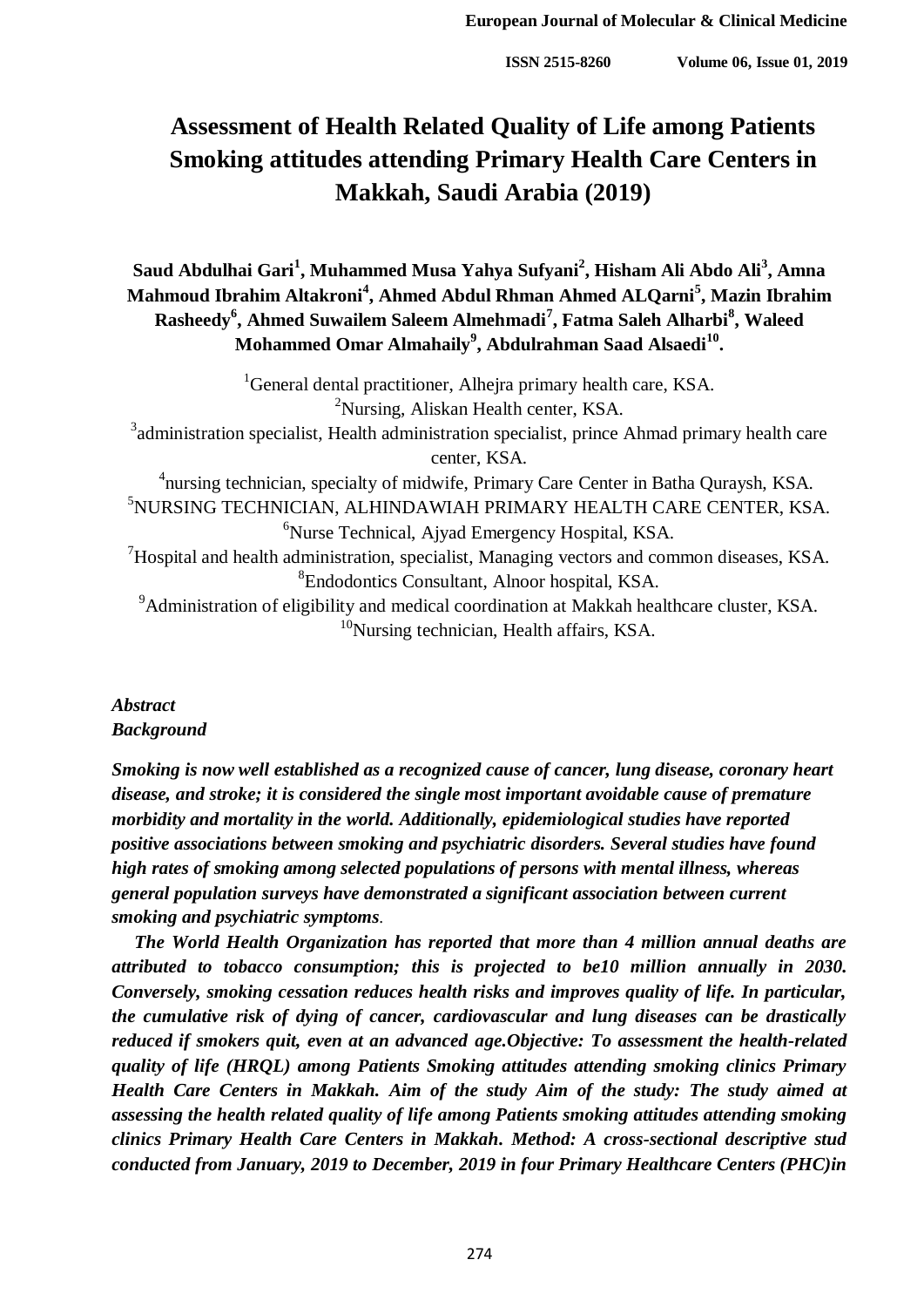*Makkah, the Sample size of Patients Smoking Attitudes attending PHC. Our total participants were (80). Results: the specific medical diseases significantly associated with smoking were Musculoskeletal disorders and Central nervous system diseases were (P < 0.001 and=0.033 ) and X2 25.481and 3.554 with the Negative in age (25-35) of the patients was (66.67% and 11.11% ) while in Positive age patients was (33.33% and 83.33%) while all anther medical diseases no significantly associated with smoking .Conclusion . the health related quality of life among Patients smoking attitudes attending Primary Health Care Centers in Makkah smokers with smoking history show significant impairment in the physical and mental domains of HRQL in comparison to never-smokers. Postgraduate studies, workshops and training are indeed necessary to help PHCPs' to understand the significance of the role they play in implementing SCC for patients, individuals, family and the community effectively.*

*Keywords: Assessment, Health Related Quality of Life, Patients, Smoking, PHC, Makkah*

#### **1.Introduction:**

 Smoking is a major preventable cause of morbidity and mortality. It is associated with a wide range of diseases: pulmonary, gastrointestinal and cardiovascular diseases and different kinds of cancers [1–2]. This creates a considerable economic burden for any nation .

Some studies have shown that smoking may lead to impairment of health-related quality of life (HRQL). Significant differences in mean scores, as measured by the 36-item short form (SF-36), have been observed between never-smokers, smokers, and ex-smokers in population surveys. [1– 3]

Similar results were obtained employing the St. Georges Respiratory Questionnaire in a group of subjects older than 55 years. The results of general population surveys and studies including old people can be potentially influenced by unrecognized smoking-related disorders and other comorbidities. So far, no investigation has been done specifically aimed at investigating HRQL in young subjects with a short smoking history.[4]

The World Health Organization has reported that more than 4 million annual deaths are attributed to tobacco consumption; this is projected to be10 million annually in 2030, most of the victims being from developing countries. While the prevalence of smoking in developed countries has been declining by 1% annually, the trend in developing countries is rising by 2% [5,6].

There is no doubt that medical advice helps smokers quit [7], yet often this opportunity is missed [8–9]. The frequent observation of general practitioners (GPs) not adhering to guidelines for brief counseling might at least partially be due to inadequate training in undergraduate education. Indeed, substantial deficiencies in medical education on smoking-related issues have been described [10–11]. This is not surprising since little attention is being paid to nicotine dependence in medical school curricula; a worldwide survey recently revealed that only one in four medical schools taught a specific module on nicotine dependence [12]

 In Saudi Arabia, the prevalence of smoking in the population was found to be 12.1%, with obvious gender discrepancy between males (23.7%) and females (1.5%).[13] Overall, the prevalence of smoking has significantly increased in the past decade making the country one of the highest ten importers of cigarettes in the world.[14] Initiation of smoking occurs mainly during adolescence, and is significantly associated with male gender, stress and family members or friends who smoke.[15]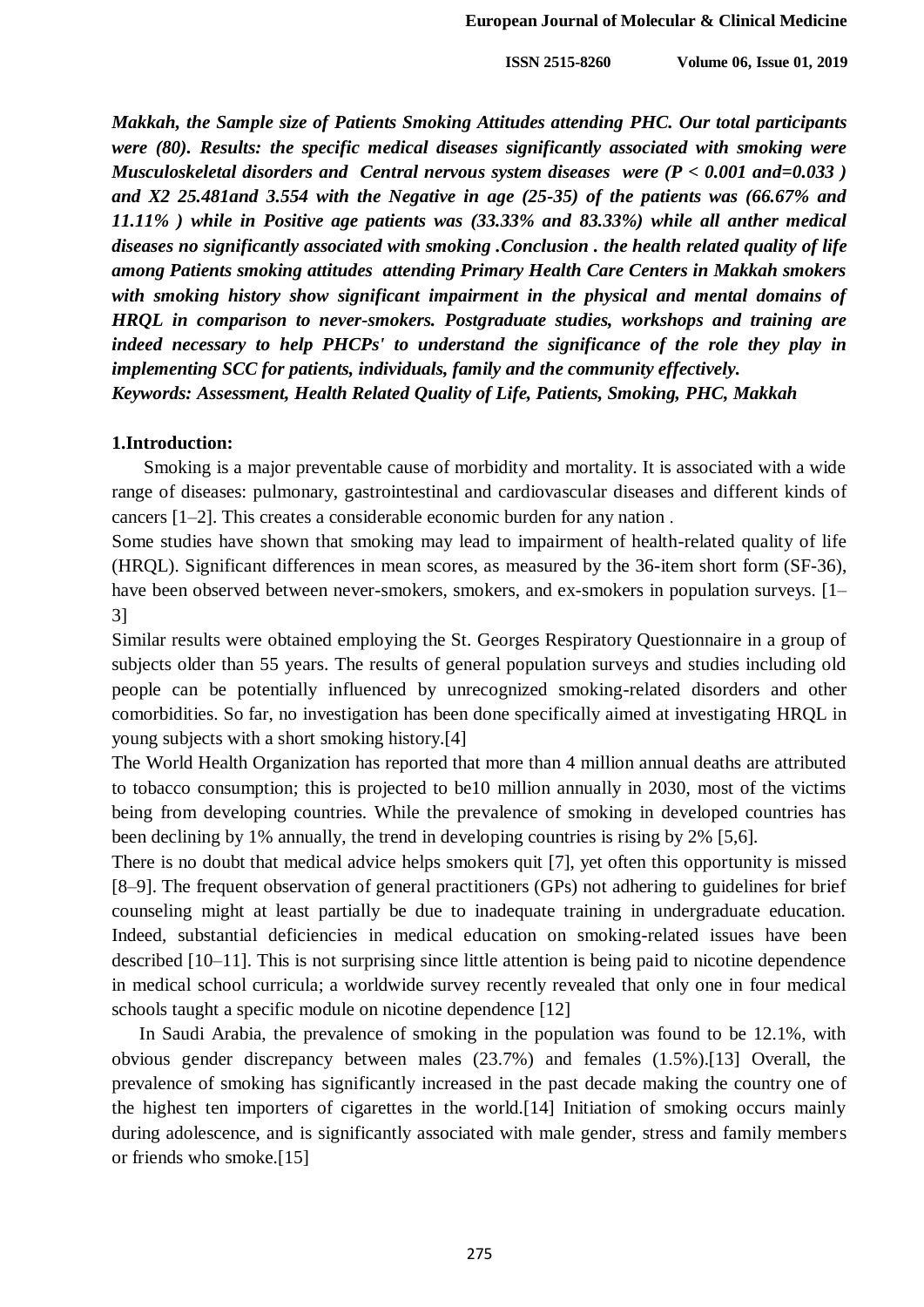According to the Ministry of Health, Saudi smokers spend 690 million Saudi Riyals (SR) each year on cigarettes, with an average consumption of 15 billion cigarettes annually10] In addition, the health and economic burden as a result of smoking costs the kingdom up to 5 billion SR annually.[16]

 Knowledge of the impact of smoking cessation on health-related quality of life (HRQoL) can be important in encouraging smokers to quit. A successful smoking-cessation attempt involves addressing the physical, psychological and emotional addiction to nicotine. Several studies have examined HRQoL among current smokers, former smokers and nonsmokers,[ 17] showing that HRQoL is better among nonsmokers and former smokers than among current smokers. However, most such studies have defined smoking abstinence based on patient self-reports. To date, there is scarce information regarding potential changes in HRQoL that can be provided to smokers who are trying to quit. [18]

#### **Literature Review**

 Despite the fact that Saudi Arabia does not grow tobacco or manufacture cigarettes, it is amongst the top ten countries that consume cigarettes and shisha the most, a feature that increases the economic and health burdens on the country.[19]

 According to the Osservatorio Fumo, Alcol e Droga, about 11 million adults in Italy are still current smokers, 20.7% of the entire adult population [20]. Smoking is the largest avoidable health risk in Europe, causing more problems than alcohol, drugs, high blood pressure, excess weight, or high cholesterol every year, 695,000 Europeans die prematurely of tobacco-related diseases and it is estimated that, within the EU, smoking causes annual costs of at least  $\epsilon$ 100 billion. Conversely, smoking cessation reduces health risks and improves quality of life. In particular, the cumulative risk of dying of cancer, cardiovascular and lung diseases can be drastically reduced if smokers quit, even at an advanced age [21,22].

 In Saudi Arabia, the prevalence of smoking in the population was found to be 12.1%, with obvious gender discrepancy between males (23.7%) and females (1.5%).[23] Overall, the prevalence of smoking has significantly increased in the past decade making the country one of the highest ten importers of cigarettes in the world.[24] Initiation of smoking occurs mainly during adolescence, and is significantly associated with male gender, stress and family members or friends who smoke.[25]

Smoking as entertainment was reported in some studies where youths combined smoking with other entertainment [21]

 A study published by the United States Public Health Service showed that physician advice to stop smoking increases abstinence.(19) The nicotine patch-bupropion combination has been approved by the U.S. Food and Drug Administration for smoking cessation.(20)

Bader et al reported the it is assumed that a better educated mother and/or father could deal, in most cases, more effectively and rationally with the behavior of their children.[18]

The undergraduate medical curriculum did not have enough educational content on tobacco. Therefore, the Internet and books were most common source of information on counseling for smoking cessation.[26]

Another study found it is expected that peer pressure will play an important role on the smoking behavior' . Coupled with the effect of a family member at home who smoked would produce a negative combination that might increase the tendency to smoke.[24]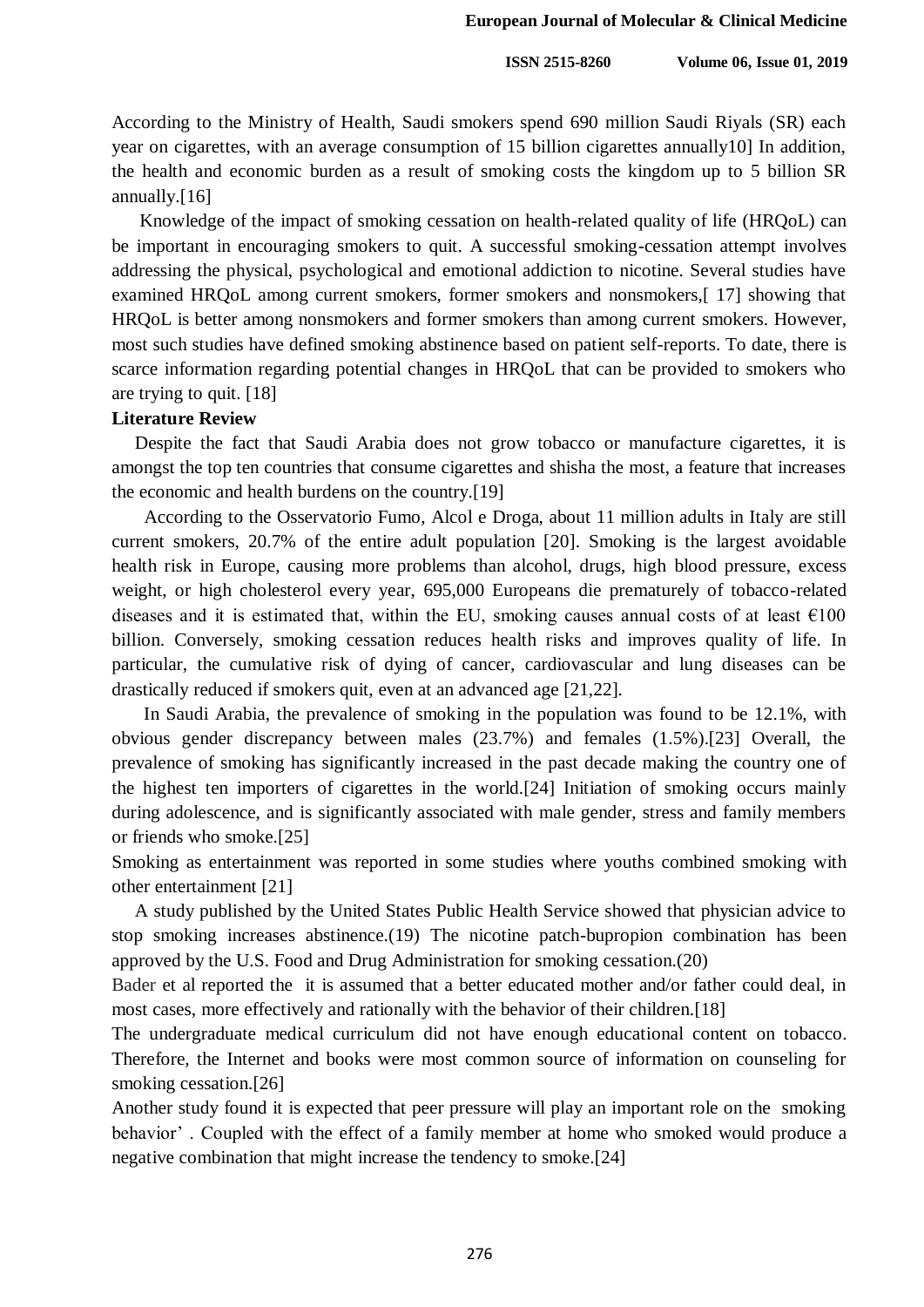PHCPs are said to be in the first line of eradicating the habit of smoking.[26,27]However, it has been reported in studies in Germany and Saudi Arabia that about 24.0% to 31.7% of the representative population of physicians of both genders were smokers.[26]

## **2 Rationale:**

Smoking is considered a significant health problem among youth and people around the world, particularly in developing countries.The World Health Organization (WHO) has described tobacco smoking as an epidemic. The global smoking epidemic is expected to remain as one of the greatest causes of premature death, disease, and suffering for decades to come. The WHO has estimated that the number of deaths each year from smoking-attributable disease will increase to 10 million within the next 30 years or so, of which 70% will occur in developing countries.

## **2.1 Aim of the study**:

 Aim of the study: The study aimed at assessing the health related quality of life among Patients smoking attitudes attending smoking clinics Primary Health Care Centers in Makkah**.** 2019

# **2.2 Objectives**:

 To assessment the health-related quality of life (HRQL) among Patients Smoking attitudes attending smoking clinics Primary Health Care Centers in Makkah

# **3. Methodology**:

## **3.1Study design**:

This study is descriptive type of cross-sectional study was conducted among 80 Patients Smoking applying a convenience sampling technique .

## **3.2**. **Study Area**

 The study has been carried out in the city of Makkah Al-Mokarramah Makkah is the holiest spot on Earth. It is the birthplace of the Prophet Mohammad and the principal place of the pilgrims to perform Umrah and Hajj. It is located in the western area in Kingdom of Saudi Arabia and called the Holy Capital. Contains a population around 1.578 million.This study has been conducted in Makkah on governmental primary health-care centers (PHCCs) in from Januarye , 2019 to December , 2019 in four Primary Healthcare Centers (PHC)the Sample size of Patients Smoking Attitudes attending PHC, and it reflects a diversified demographic profile with a considerable portion of the population comes from rural descent, while others come from an urban one. This difference translates into biological, socioeconomic and lifestyle differences in the Makkah population.Our total participants were (80)

## **3.3 Study Population**

 The study has been conducted among Patients Smoking Attitudes attending PHC at Makkah Mokarramah. Januarye , 2019 to December , 2019 in four Primary Healthcare Centers (PHC)

## **3.4.1 Selection criteria:**

## 3.4.**1 Inclusion criteria**

- 1. patients 25 years of age or older
- 2. taking the written consent from the physician to participate.
- 3. All nationalities
- 4. male and female

## **3.4.2Exclusion criteria:**

Patients who were not available on the duration of the study .

## **3.5 Sample size**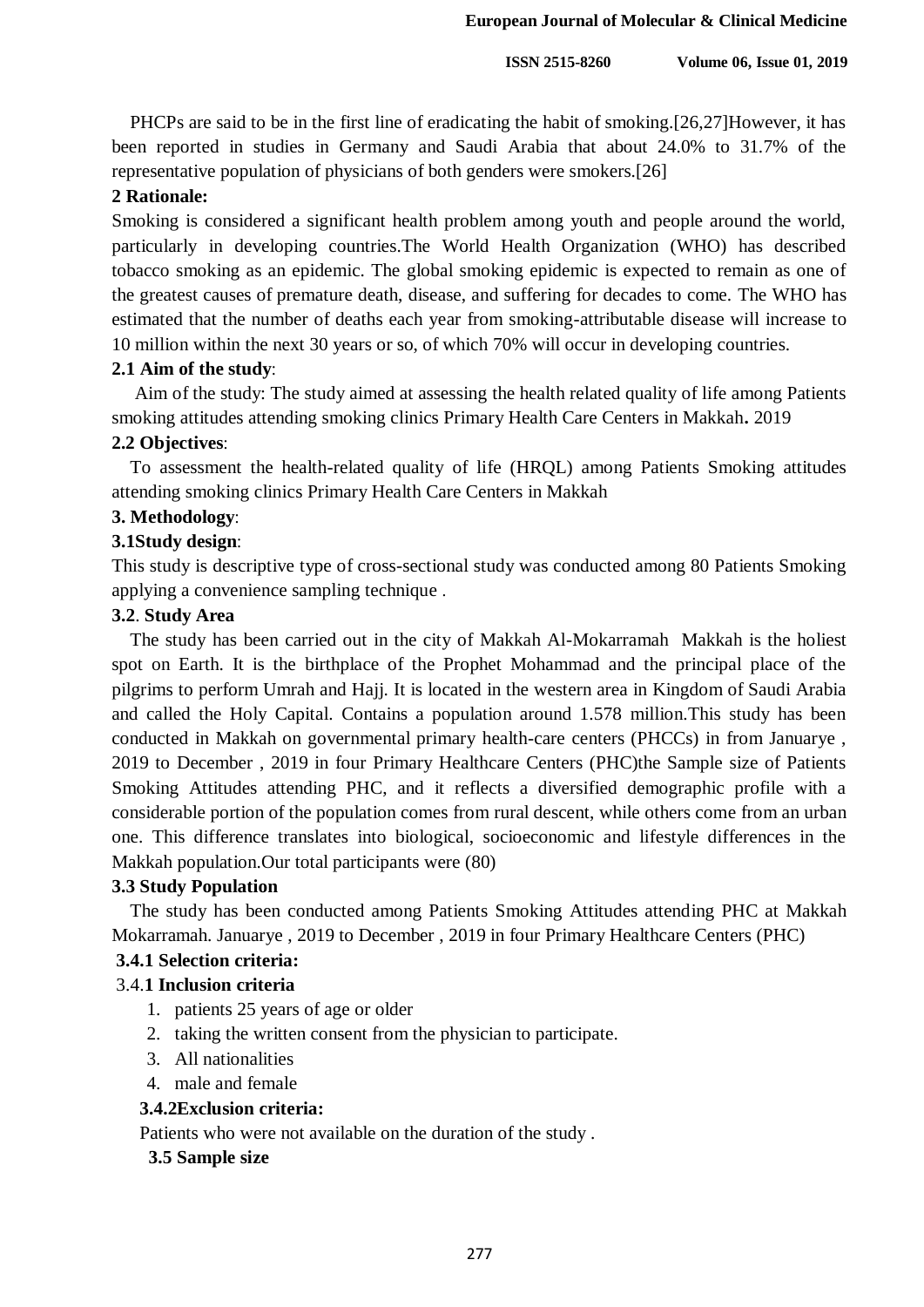Patients Smoking and attending in the PHC,The sample size has been calculated by applying Raosoft sample size calculator based on (The margin of error: 5%, Confidence level: 95%, and the response distribution was considered to be 20%) accordingly the Sample size is (80) Smoking patients(male and female) after official communication PHC .in the Makkah and adding 10 more to decrease margin of error. After adding 5% oversampling, the minimum calculated sample has been 80. Computer generated simple random sampling technique was used to select the study participants.

#### **3.6 Sampling technique**:

 Systematic random sampling technique is adopted. After that, by using random number generator, then simple random sampling technique has been applied to select the PHC. Also, convenience sampling technique has be utilized to select the participants in the study. By using systematic sampling random the required sample size; (80 ).

#### **3.7 Data collection tool**

The self-administered questionnaire is designed based on previous studies and frameworks to assess assessment of Health Related Quality of Life among Patients Smoking attending Primary Health Care Centers in Makkah . The questionnaire has been developed in English. The questions were first pre-tested and were revised and finalized after it has been pilot tested. Before completing the survey, participants were required to indicate their consent using a forced response question followed by the survey questionnaires. The survey is estimated to take 10 min to complete .

To collect the information, a set of questions were constructed and developed. All questions were closed-ended, with tick boxes provided for responses; participants answered the questionnaires from Januarye , 2019 to December , 2019.

The questionnaire consisted of questions that

First part General and Socio demographic information. These variables included contact data (email or mobile phone number),(age, gender,marital status ). Other variables were education level, economic level.

A questionnaire has been developed that had Socio demographic data and questions related to reasons why smokers frequency smoking clinics cessation therapy respectively. The two senior faculty members checked the questionnaire's validity and comprehension, and it was revised according to their suggestions. A pilot study has been conducted on 20 patients smoking to check the questionnaire's understanding and responses further, and its Cronbach's alpha was 0.75. The results of the pilot study were not included in the final analysis.

The reasons of smokers frequency smoking clinics cessation therapy has been categorized into "Yes" and "No" as per each topic/question, and also as per each response/answer. Data entry and analysis were carried out using the Statistical Package for the Social Sciences. Pearson's Chi-square tests were performed to explore if there is any significant association between the reasons why smokers frequency smoking clinics cessation therapy and their (i) age.

#### **3.8 Study Variables**

Variables of the study

#### **Dependent variable**.

Reasons why smokers frequency smoking clinics cessation therapy. Independent variables.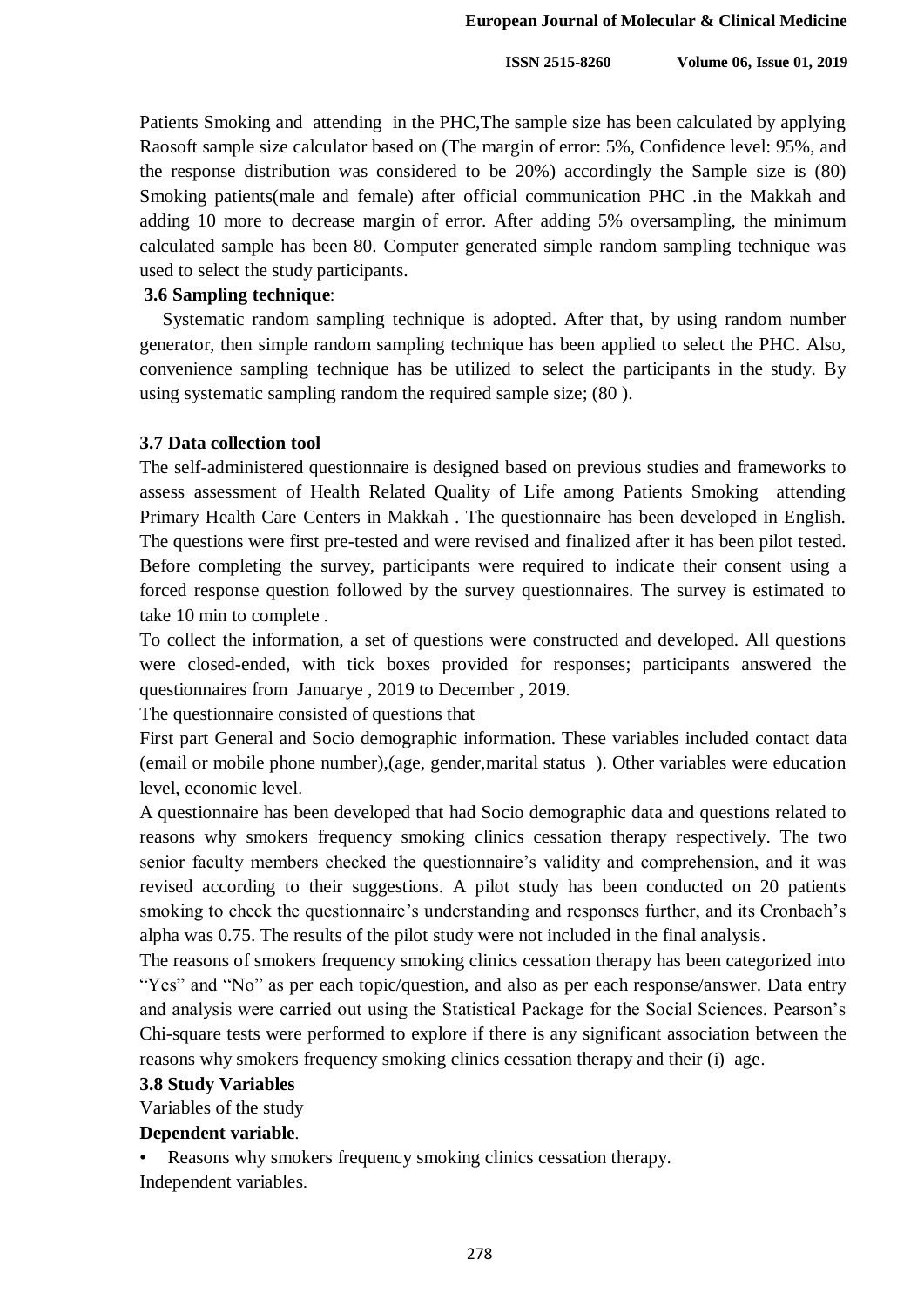• Age, gender, other variables were education level.

#### **3.9Data entry and analysis**:

The Statistical Package for Social Sciences (SPSS) software version 24.0 has been used for data entry and analysis. Descriptive statistics (e.g., number, percentage) and analytic statistics using Chi-Square tests  $(\chi^2)$  to test for the association and the difference between two categorical variables were applied. A p-value  $\leq$  0.05 will be considered statistically significant.

#### **4.Pilot study**

A pilot study has been conducted in patients smoking in the same sector due to the similarity to the target group using the same questionnaire to test the methodology of the study. As a feedback, the questionnaire has been clear and no defect has been detected in the methodology

#### **5. Ethical considerations**

Permission from the Makkah joint program has be obtained. Permission from the Directorate of health , verbal consents from all participants in the questionnaire were obtained. All information was kept confidential, and results will be submitted to the department as feedback .

#### **6. Budget: Self-funded**

#### **Results**

**Table 1:** Distribution of demographic **characteristics of** the participants data(age, gender, **marital status, Occupation**, Level of education) in our study(n=80)

|                |    | %    |
|----------------|----|------|
| Age (in years) |    |      |
| $25 - 35$      | 18 | 22.5 |
| $36 - 45$      | 36 | 45.0 |
| $46 - 55$      | 26 | 32.5 |
| <b>Gender</b>  |    |      |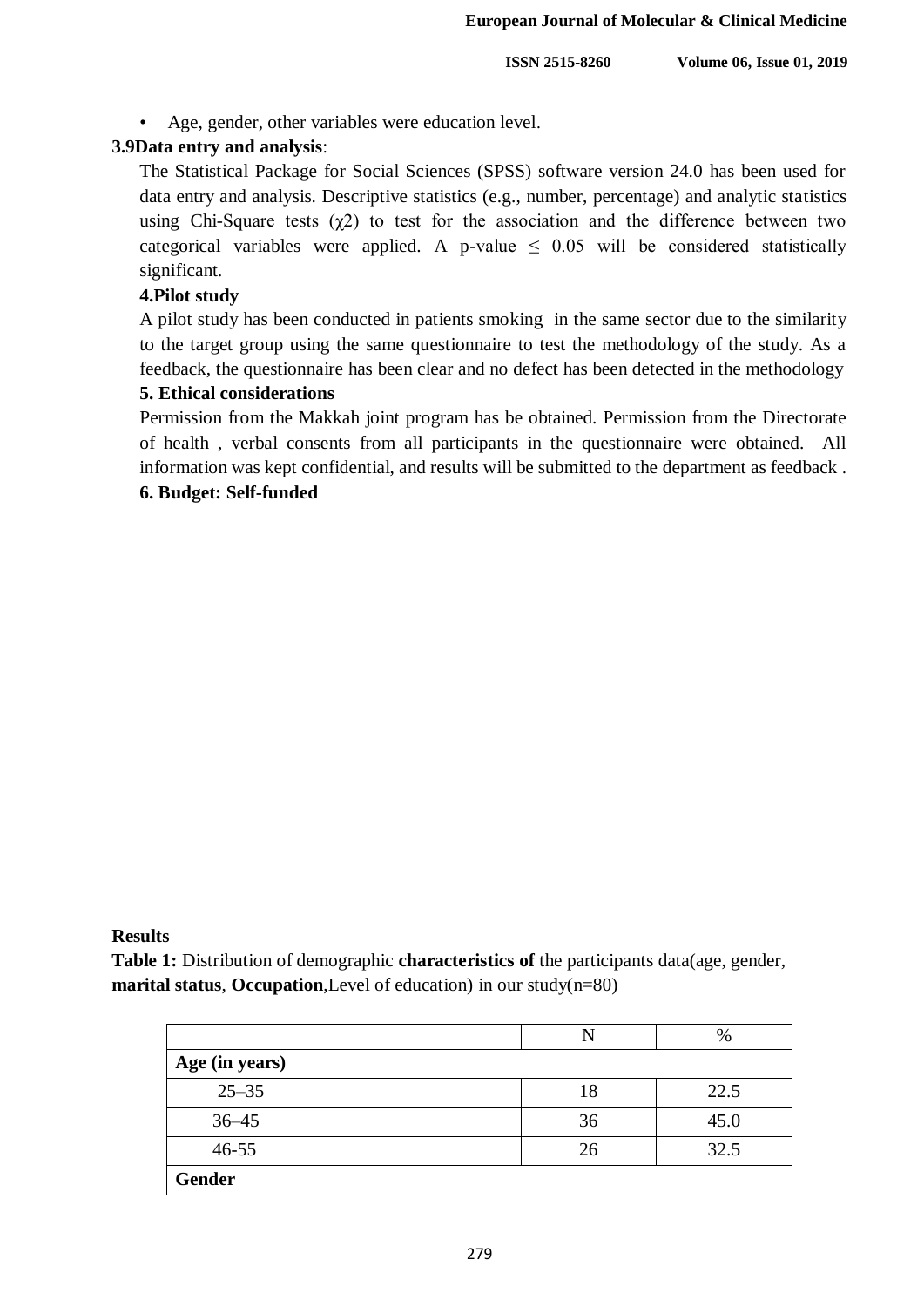| Male                  | 57 | 71.3 |
|-----------------------|----|------|
| Female                | 23 | 28.8 |
| <b>Marital status</b> |    |      |
| Single                | 12 | 15.0 |
| Married               | 47 | 58.8 |
| Divorced              | 21 | 26.3 |
| Occupation            |    |      |
| Employed              | 22 | 27.5 |
| Unemployed            | 58 | 72.5 |
| <b>Education</b>      |    |      |
| Illiterate            | 18 | 22.5 |
| Literate              | 62 | 77.5 |

Table 1 shows that most of the participants (45.0%) were in the age group 36-45 years follow by the (32.5%)were in the age 46-55 years , more than three-quarters were males (71.3%) while female(28.8%) . Regarding the marital status the majority of participant married were(58.8%). While occupation most of participants unemployed (72.5), also regarding level of education the majority of participant are Literatelevel were(77.5%)

Figure (1) Distribution of demographic characteristics of the participants data(age, gender,marital status, Occupation, Level of education) in our study



|         | Table 2: Distribution of the Reasons why smokers frequency smoking clinics cessation |  |  |  |  |  |
|---------|--------------------------------------------------------------------------------------|--|--|--|--|--|
| therapy |                                                                                      |  |  |  |  |  |

|                       |    | Yes  |    | No   | Chi-square                 |         |  |
|-----------------------|----|------|----|------|----------------------------|---------|--|
|                       |    | $\%$ | Ñ  | $\%$ | $\mathbf{V}^{\mathcal{L}}$ | P-value |  |
| Did you have very bad | 36 | 45.0 | 44 | 55   | 0.800                      | 0.371   |  |
| Physical functioning  |    |      |    |      |                            |         |  |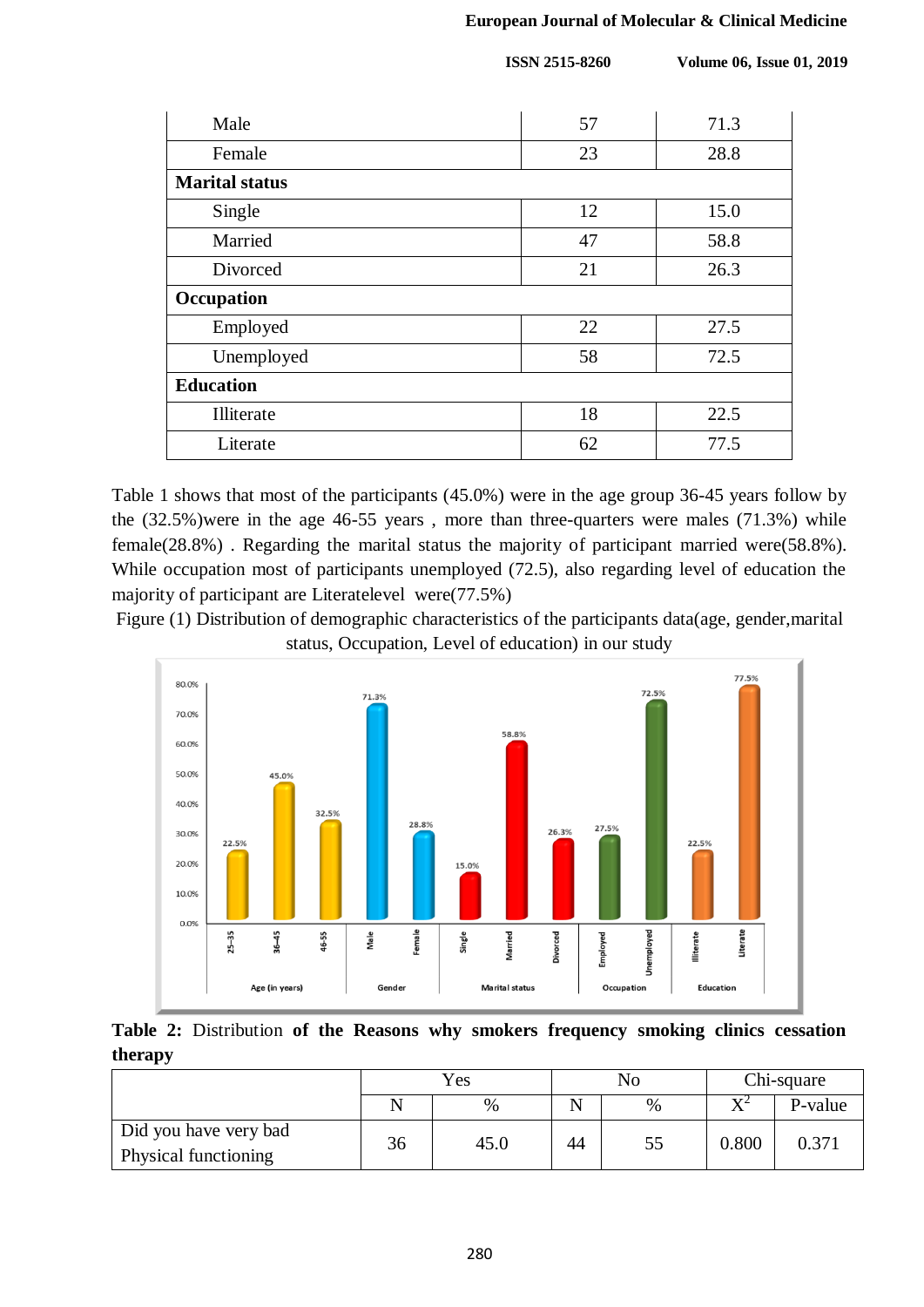#### **European Journal of Molecular & Clinical Medicine**

**ISSN 2515-8260** Volume 06, Issue 01, 2019

| Smoking is harmful to health   | 70 | 88.0 | 10 | 12.5  | 45.000 | 0.000 |
|--------------------------------|----|------|----|-------|--------|-------|
| Did you have bodily pain       | 60 | 75.0 | 20 | 25    | 20.000 | 0.000 |
| Did you have bad general       | 73 | 91.0 | 7  | 8.75  | 54.450 | 0.000 |
| health(Hypertensive, DM)       |    |      |    |       |        |       |
| Patient's chances of quitting  |    |      |    |       |        |       |
| smoking are increased if       | 44 | 55.0 | 36 | 45    | 0.800  | 0.371 |
| physicians advise him or her   |    |      |    |       |        |       |
| to quit                        |    |      |    |       |        |       |
| Did you have difficulty        | 59 | 74.0 | 21 | 26.25 | 18.050 | 0.000 |
| concentrating                  |    |      |    |       |        |       |
| Did have difficulty thinking   | 30 | 38.0 | 50 | 62.5  | 5.000  | 0.025 |
| and solving problems?          |    |      |    |       |        |       |
| Did you feel restless,         | 35 | 44.0 | 45 | 56.25 | 1.250  | 0.264 |
| unsettled, or jittery?         |    |      |    |       |        |       |
| How much of a problem was      |    |      |    |       |        |       |
| each of the following during   |    |      |    |       |        |       |
| smokers in                     |    |      |    |       |        |       |
| a. Lack of interest in sex.    | 15 | 19.0 | 65 | 81.25 | 31.250 | 0.000 |
| b. Lack of sexual energy.      | 23 | 29.0 | 57 | 71.25 | 14.450 | 0.000 |
| c. Unable to relax and enjoy   |    |      | 66 |       |        |       |
| sex.                           | 14 | 18.0 |    | 82.5  | 33.800 | 0.000 |
| Did you have loss the vitality | 62 | 77.0 | 18 | 22.5  | 24.200 | 0.000 |
| Did you have bad mental        |    | 58.0 | 34 | 42.5  | 1.800  | 0.180 |
| health                         | 46 |      |    |       |        |       |
|                                |    |      |    |       |        |       |

Table (2) show that is a significant relation between the reasons why smokers to the smoking clinics cessation therapy were increase (Yes) in Smoking is harmful to health, Did you have bodily pain, Did you have bad general health(Hypertensive, DM) , Did you have difficulty concentrating and Did you have loss the vitality) where respectively (88.0%,750%,91.0% ,74.0% and 77.0% ) and  $X^2$  (45.00%, 20,00,54.450, 18.050 and 24.200 )and P-value=<0.000.

Regarding show that is a significant relation between the reasons why smokers frequency smoking clinics cessation therapy and how much of a problem was each of the following during smokers were increase (No) Lack of interest in sex, . Lack of sexual energy and Unable to relax and enjoy sex where respectively (81.25%,72.25% and 82.2%) and  $X^2$  (31.250%, 14,450,33.800)and Pvalue=<0.000

**Table 3**DistributionThe relationship between smoking and health-related quality of life (HRQOL) before visit the smoking clinics cessation and after visitthe smoking clinics cessation

|                           |    | <b>Before</b> |    | After |             | Chi-square    |
|---------------------------|----|---------------|----|-------|-------------|---------------|
|                           | N  | %             |    | $\%$  | $\rm\,X}^2$ | $P-$<br>value |
| Chest diseases            | 70 | 87.5          | 14 | 17.5  | 78.596      | 0.000         |
| Musculoskeletal disorders | 60 | 75.0          | 28 | 35.0  | 25.859      | 0.000         |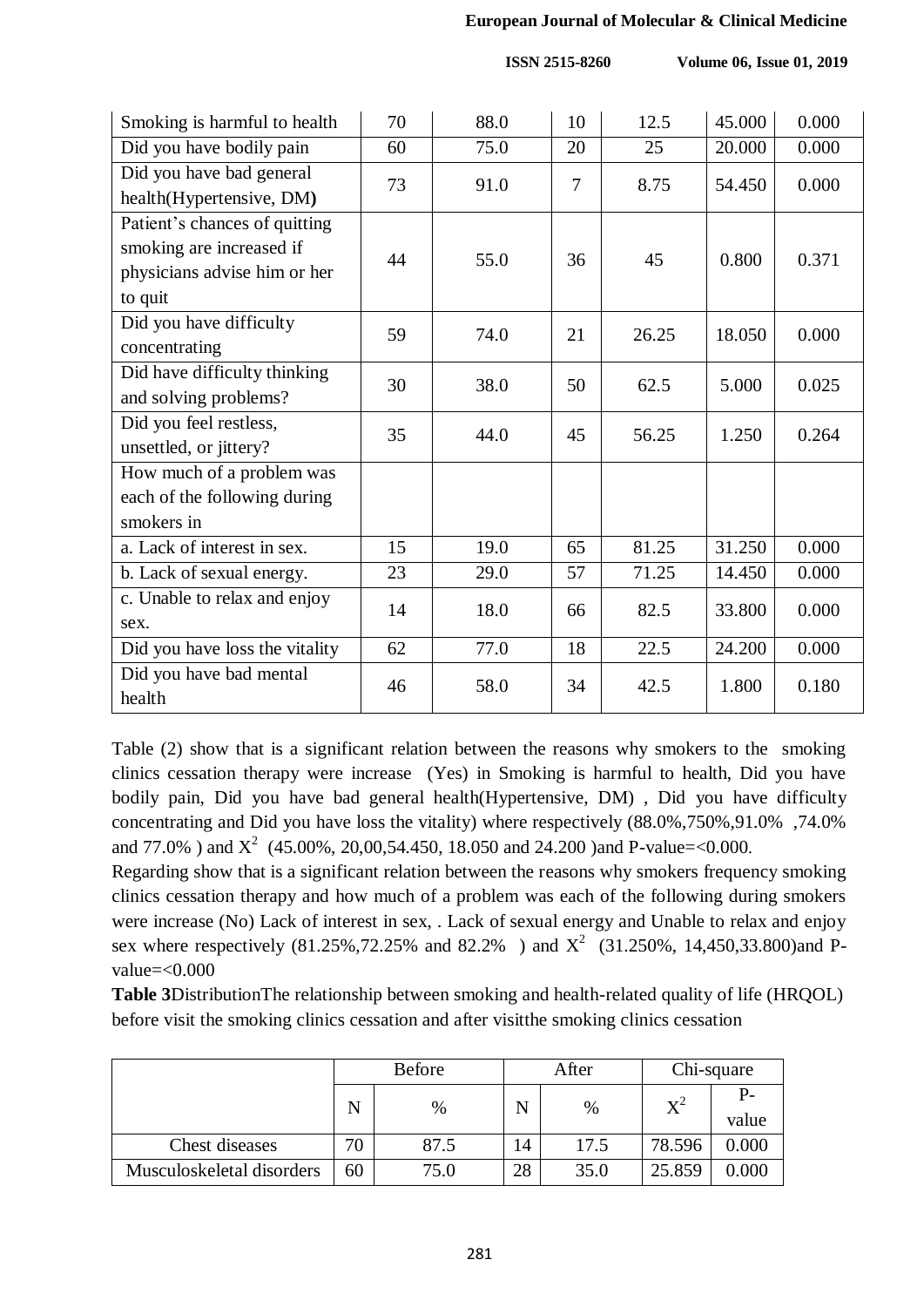#### **European Journal of Molecular & Clinical Medicine**

 **ISSN 2515-8260 Volume 06, Issue 01, 2019**

| Abdominal diseases                            | 47 | 58.8 | 18 | 22.5 | 21.791 | 0.000 |
|-----------------------------------------------|----|------|----|------|--------|-------|
| Trauma or surgical<br>Conditions              | 19 | 23.8 | 8  | 10.0 | 5.391  | 0.020 |
| Allergic conditions                           | 21 | 26.3 | 14 | 17.5 | 1.792  | 0.181 |
| Ear, nose and throat<br>diseases              | 14 | 17.5 | 7  | 8.8  | 2.686  | 0.101 |
| Dental diseases                               | 47 | 58.8 | 9  | 11.3 | 39.670 | 0.000 |
| Skin diseases                                 | 14 | 17.5 | 4  | 5.0  | 6.260  | 0.012 |
| Metabolic diseases<br>Cardiovascular diseases | 69 | 86.3 | 60 | 75.0 | 3.241  | 0.072 |
| Cardiovascular diseases                       | 63 | 78.8 | 54 | 67.5 | 2.576  | 0.108 |
| Central nervous system<br>diseases            | 23 | 28.8 | 10 | 12.5 | 6.452  | 0.011 |

Table 3 shows the relationship between smoking and health-related quality of life (HRQOL) the before visit the smoking clinics cessation and after visit that the specific medical diseases significantly associated with before smoking were chest diseases, Abdominal diseases ,Skin diseases and Central nervous system diseases where respectively (87.5%,75.0%,58.8.0%, 17.5% and28.8% ) and X2 (78.596 %, 25,859,21.791, 6.260 and 6.452 )and P value=<0.000, 0.012,1.011

**Figure (2)** Distribution The relationship between smoking and health-related quality of life (HRQOL) before visit the smoking clinics cessation and after visitthe smoking clinics cessation



**Table 4** Distribution of medical diseases by smoking status the relationship between smoking and health-related quality of life (HRQOL)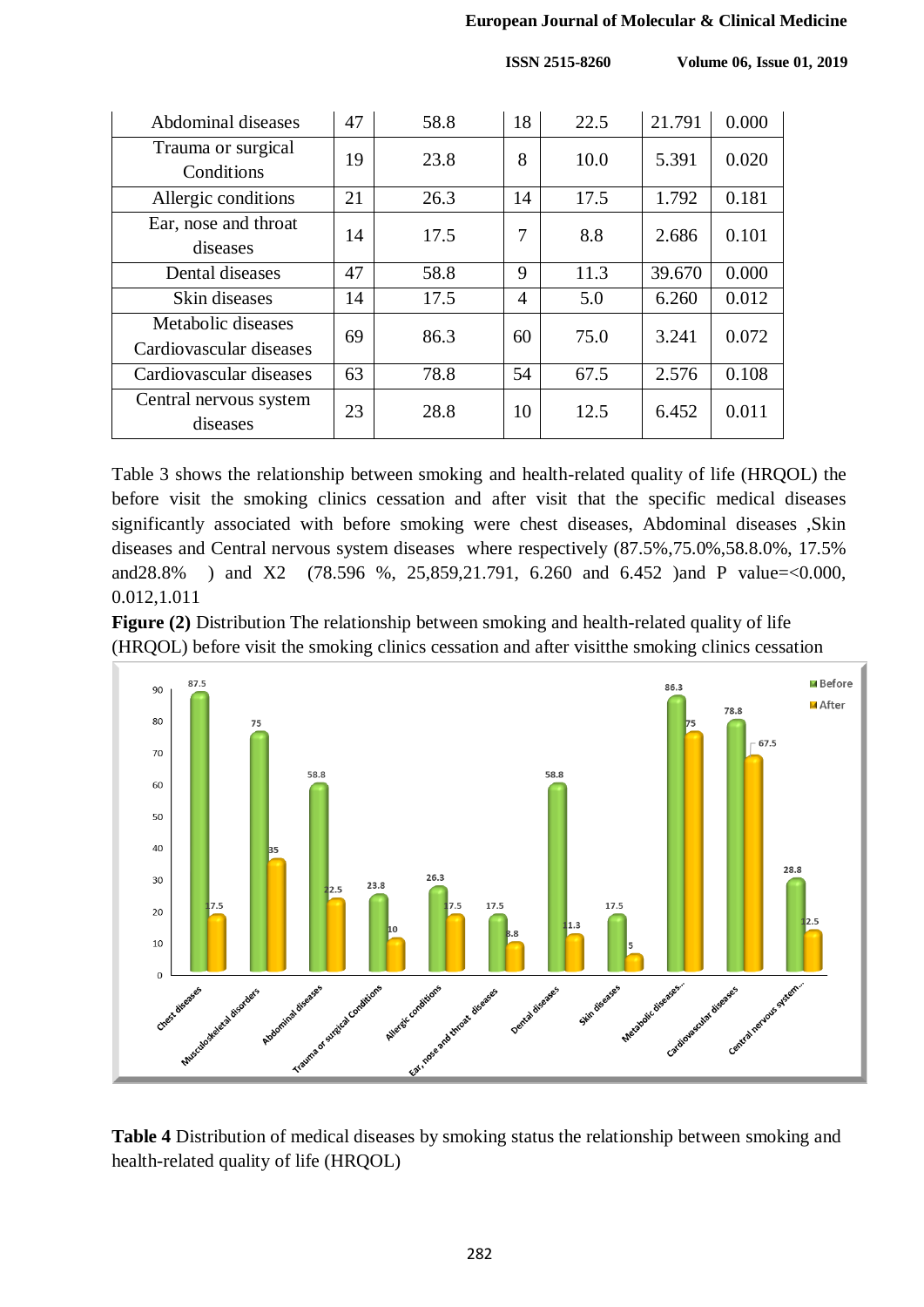#### **European Journal of Molecular & Clinical Medicine**

 **ISSN 2515-8260 Volume 06, Issue 01, 2019**

|                                |                 | $25 - 35$      |               | $36 - 45$      |               | $46 - 55$      |               | Chi-square                |            |
|--------------------------------|-----------------|----------------|---------------|----------------|---------------|----------------|---------------|---------------------------|------------|
|                                |                 | N              | $\frac{0}{0}$ | N              | $\frac{0}{0}$ | N              | $\frac{0}{0}$ | $\overline{\mathbf{X}^2}$ | P-value    |
|                                | <b>Positive</b> | 15             | 83.33         | 30             | 83.33         | 25             | 96.15         |                           |            |
| <b>Chest diseases</b>          | <b>Negative</b> | 3              | 16.67         | 6              | 16.67         | $\mathbf{1}$   | 3.85          | 2.637                     | 0.267      |
| <b>Musculoskeletal</b>         | <b>Positive</b> | 6              | 33.33         | 28             | 77.78         | 26             | 100.00        | 25.481                    | $< 0.001*$ |
| disorders                      | <b>Negative</b> | 12             | 66.67         | 8              | 22.22         | $\theta$       | 0.00          |                           |            |
| <b>Abdominal diseases</b>      | <b>Positive</b> | 13             | 72.22         | 20             | 55.56         | 14             | 53.85         | 1.758                     | 0.415      |
|                                | <b>Negative</b> | 5              | 27.78         | 16             | 44.44         | 12             | 46.15         |                           |            |
| <b>Trauma or surgical</b>      | <b>Positive</b> | 5              | 27.78         | 7              | 19.44         | $\overline{7}$ | 26.92         | 0.674                     | 0.714      |
| <b>Conditions</b>              | <b>Negative</b> | 13             | 72.22         | 29             | 80.56         | 19             | 73.08         |                           |            |
| <b>Allergic conditions</b>     | <b>Positive</b> | 6              | 33.33         | 10             | 27.78         | 5              | 19.23         | 1.172                     | 0.557      |
|                                | <b>Negative</b> | 12             | 66.67         | 26             | 72.22         | 21             | 80.77         |                           |            |
| Ear, nose and throat           | <b>Positive</b> | $\overline{3}$ | 16.67         | 5              | 13.89         | 6              | 23.08         | 0.894                     | 0.640      |
| diseases                       | <b>Negative</b> | 15             | 83.33         | 31             | 86.11         | 20             | 76.92         |                           |            |
| <b>Dental diseases</b>         | <b>Positive</b> | 11             | 61.11         | 22             | 61.11         | 14             | 53.85         | 0.382                     | 0.826      |
|                                | <b>Negative</b> | 7              | 38.89         | 14             | 38.89         | 12             | 46.15         |                           |            |
| <b>Skin diseases</b>           | <b>Positive</b> | $\overline{4}$ | 22.22         | 8              | 22.22         | $\overline{2}$ | 7.69          | 2.566                     | 0.277      |
|                                | <b>Negative</b> | 14             | 77.78         | 28             | 77.78         | 24             | 92.31         |                           |            |
| <b>Metabolic diseases</b>      | <b>Positive</b> | 13             | 72.22         | 32             | 88.89         | 24             | 92.31         | 4.003                     | 0.135      |
| <b>Cardiovascular diseases</b> | <b>Negative</b> | 5              | 27.78         | $\overline{4}$ | 11.11         | $\overline{2}$ | 7.69          |                           |            |
| <b>Cardiovascular diseases</b> | <b>Positive</b> | 15             | 83.33         | 25             | 69.44         | 23             | 88.46         | 3.554                     | 0.169      |
|                                | <b>Negative</b> | 3              | 16.67         | 11             | 30.56         | 3              | 11.54         |                           |            |
| <b>Central nervous system</b>  | <b>Positive</b> | $\overline{2}$ | 11.11         | 9              | 25.00         | 12             | 46.15         | 6.826                     | $0.033*$   |
| diseases                       | <b>Negative</b> | 16             | 88.89         | 27             | 75.00         | 14             | 53.85         |                           |            |

 Table 4 shows that the specific medical diseases significantly associated with smoking were Musculoskeletal disorders and Central nervous system diseases were  $(P < 0.001$  and=0.033 ) and X2 25.481and 3.554 with the Negative in age (25-35) of the patients was (66.67% and 11.11% ) while in Positive age patients was (33.33% and 83.33%) while all anther medical diseases no significantly associated with smoking .

#### **Discussion**

 The major finding of this study is that this particular type of smoking cessation program improves the HRQoL of the enrollees. This is consistent with the findings of other authors [28] who found that smokers report poorer health status in general than never and former smokers. In one study,[9] it was demon-started that cigarette smokers who receive a clinical smoking cessation intervention and who are continuously abstinent from smoking for the subsequent year self-report more improvement in the SF-36 mental component summary at the end of that year than do those who continue to smoke. Similar results have been reported for COPD patients who stop smoking.[29] One limitation shared by many of the studies cited is that the definition of smoking abstinence relied on self-reports, and only patients who responded to the follow-up survey were included.[30,31] Similarly our the results of the study (see table 1)

 Abdalla et al.(15) reported the prevalence of smoking in of teenagers in secondary schools in Jeddah was higher (37.1%) than the rate found in some previous Saudi studies.[32]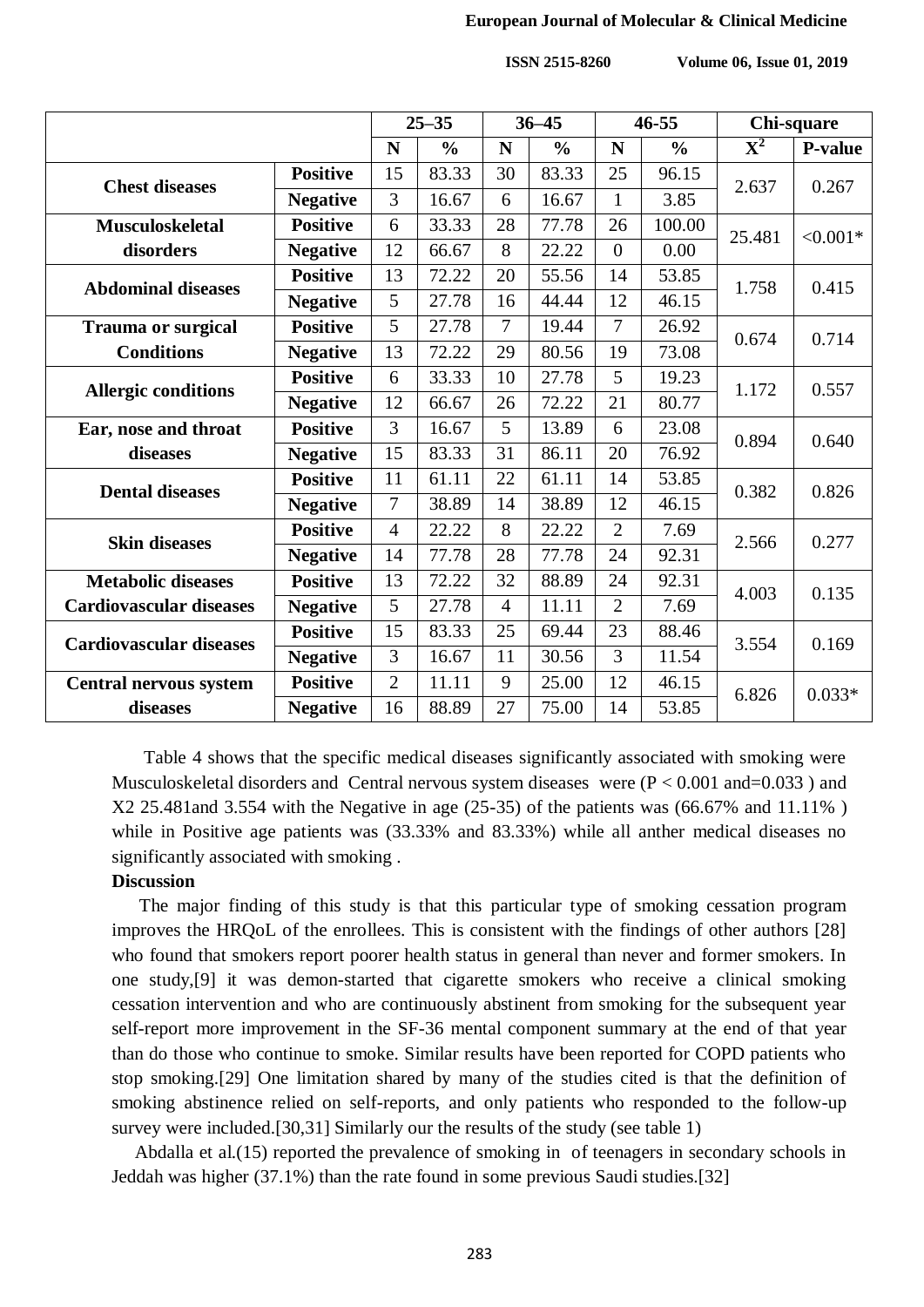Similarly for Al Ghobain et al.,[33] the prevalence was 31.2% in male students in Riyadh aged 16-18 years, and the significant factors related to smoking were friends and parents who smoked. One possible reason for this difference is that our study included all those who answered "yes" to the question (are you a smoker?) even on an irregular basis, as long as the person did not answer that he had quit. In our opinion, a considerable number of young people at that age experimented with smoking on an irregular basis. Nevertheless, this has to be noted for preventive purposes, for it is known that children who start smoking at that age continue to smoke, and a proportion form a habit which they have difficulty breaking later in life.[34]

In our study show that is a significant relation between the reasons why smokers to the smoking clinics cessation therapy were increase (Yes) in Smoking is harmful to health, Did you have bodily pain, Did you have bad general health(Hypertensive, DM) , Did you have difficulty concentrating and Did you have loss the vitality) where respectively (88.0%,750%,91.0% ,74.0% and 77.0% ) and X2 (45.00%, 20,00,54.450, 18.050 and 24.200 )and P-value=<0.000.

 Regarding show that is a significant relation between the reasons why smokers frequency smoking clinics cessation therapy and how much of a problem was each of the following during smokers were increase (No) Lack of interest in sex, . Lack of sexual energy and Unable to relax and enjoy sex where respectively (81.25%,72.25% and 82.2% ) and X2 (31.250%, 14,450,33.800)and P-value=<0.000(see tabil 2,3)

 Shuter et al (2019) supports our study many smokers may lack motivation to stop smoking because they may think they are not at risk of diseases related to tobacco after surviving smoking for many years, while others may believe that any damage that may have accumulated is irreversible.[35] This study indicated that only 23% of ever smokers had undertaken serious trials to quit smoking. In addition, the reasons for returning to smoking among current smokers were mainly having smoking friends, living or working with smokers, stress, depression, and anxiety. also similar results were obtained in a study conducted in Ecuador about the prevalence of and attitudes toward smoking among patients smoking .[36]

 This research provides substantial evidence that quitting smoking benefits subjective wellbeing relative to continuing smoking. As other researchers have reported (e.g., [14]),

our stud shows that the specific medical diseases significantly associated with smoking were Musculoskeletal disorders and Central nervous system diseases were  $(P < 0.001$  and=0.033 ) and X2 25.481and 3.554 with the Negative in age (25-35) of the patients was (66.67% and 11.11% ) while in Positive age patients was  $(33.33\%)$  and  $(83.33\%)$  while all anther medical diseases no significantly associated with smoking .(see table 4) similar another study reported because of the many physically harmful effects of smoking it makes sense that quitting would enhance HR-QOL. The present study shows that cessation also benefits global or total OOL in addition to HR-OOL. While global QOL decreased significantly over the follow-up for both quitters and continuing smokers, consistent with previous research that quitting mitigates this effect.[14]

#### **Conclusion :**

For the suppression of the use of tobacco in Saudi Arabia differential intervention strategies and policies in males and females are needed, such as reducing access to cigarettes – in addition to intensive school and community ant tobacco programs, despite some limitations of our study, we concluded that cigarette smoking is a common problem among PHC clients. Clients were characterized by certain sociodemographics, co-morbid diseases and patterns of smoking that were somewhat similar to national and international research, and nurses should offer condensed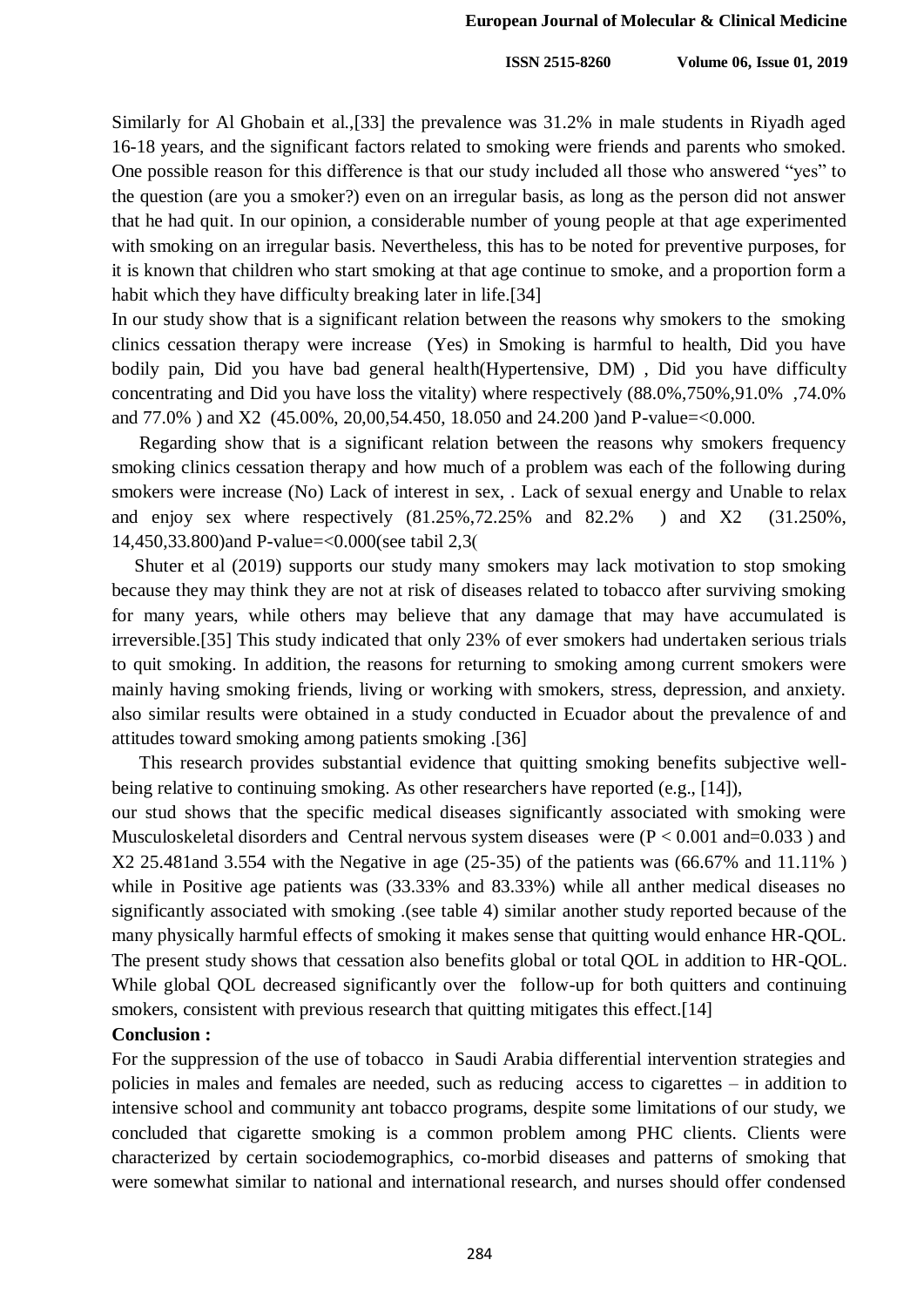training courses on smoking prevention and treatment. Finally, in addition to identifying the underlying risk factors in communitybased studies, future intervention research should explore the role of psychosocial and drug therapies in the management of tobacco addiction.

## **REFERENCES**

- 1. Hayran, Y., & Yalçın, B. (2021). Smoking habits amongst patients with psoriasis and the effect of smoking on clinical and treatment‐associated characteristics: A cross‐sectional study. *International Journal of Clinical Practice*, *75*(2), e13751.
- 2. Jha, P., & Peto, R. (2014). Global effects of smoking, of quitting, and of taxing tobacco. *New England Journal of Medicine*, *370*(1), 60-68.
- 3. Lin, H. H., Ezzati, M., & Murray, M. (2007). Tobacco smoke, indoor air pollution and tuberculosis: a systematic review and meta-analysis. *PLoS medicine*, *4*(1), e20.
- 4. Gordon, C., Gudi, K., Krause, A., Sackrowitz, R., Harvey, B. G., Strulovici-Barel, Y., ... & Crystal, R. G. (2011). Circulating endothelial microparticles as a measure of early lung destruction in cigarette smokers. *American journal of respiratory and critical care medicine*, *184*(2), 224-232.
- 5. . Zamzam, M. A., Azab, N. Y., El Wahsh, R. A., Ragab, A. Z., & Allam, E. M. (2012). Quality of life in COPD patients. *Egyptian journal of chest diseases and tuberculosis*, *61*(4), 281-289.
- 6. Bowler, R. P., Kim, V., Regan, E., Williams, A. A., Santorico, S. A., Make, B. J., ... & Wise, R. A. (2014). Prediction of acute respiratory disease in current and former smokers with and without COPD. *Chest*, *146*(4), 941-950.
- 7. van Eerd, E. A., van Rossem, C. R., Spigt, M. G., Wesseling, G., van Schayck, O. C., & Kotz, D. (2015). Do we need tailored smoking cessation interventions for smokers with COPD? A comparative study of smokers with and without COPD regarding factors associated with tobacco smoking. *Respiration*, *90*(3), 211-219.
- 8. Stead, L. F., Buitrago, D., Preciado, N., Sanchez, G., Hartmann‐Boyce, J., & Lancaster, T. (2013). Physician advice for smoking cessation. *Cochrane database of systematic reviews*, (5).
- 9. Lancaster, T., & Stead, L. F. (2017). Individual behavioural counselling for smoking cessation. *Cochrane database of systematic reviews*, (3).
- 10. Geller, A. C., Zapka, J., Brooks, K. R., Dube, C., Powers, C. A., Rigotti, N., ... & Ockene, J. (2005). Tobacco control competencies for US medical students. *American journal of public health*, *95*(6), 950-955.
- 11. Stead, L. F., Carroll, A. J., & Lancaster, T. (2017). Group behaviour therapy programmes for smoking cessation. *Cochrane database of systematic reviews*, (3).
- 12. Sreeramareddy, C. T., Suri, S., Menezes, R. G., Kumar, H. H., Rahman, M., Islam, M. R., ... & Vaswani, V. R. (2010). Self-reported tobacco smoking practices among medical students and their perceptions towards training about tobacco smoking in medical curricula: A cross-sectional, questionnaire survey in Malaysia, India, Pakistan, Nepal, and Bangladesh. *Substance abuse treatment, prevention, and policy*, *5*(1), 1-9.
- 13. Moradi-Lakeh, M., El Bcheraoui, C., Afshin, A., Daoud, F., AlMazroa, M. A., Al Saeedi, M., ... & Mokdad, A. H. (2017). Diet in Saudi Arabia: findings from a nationally representative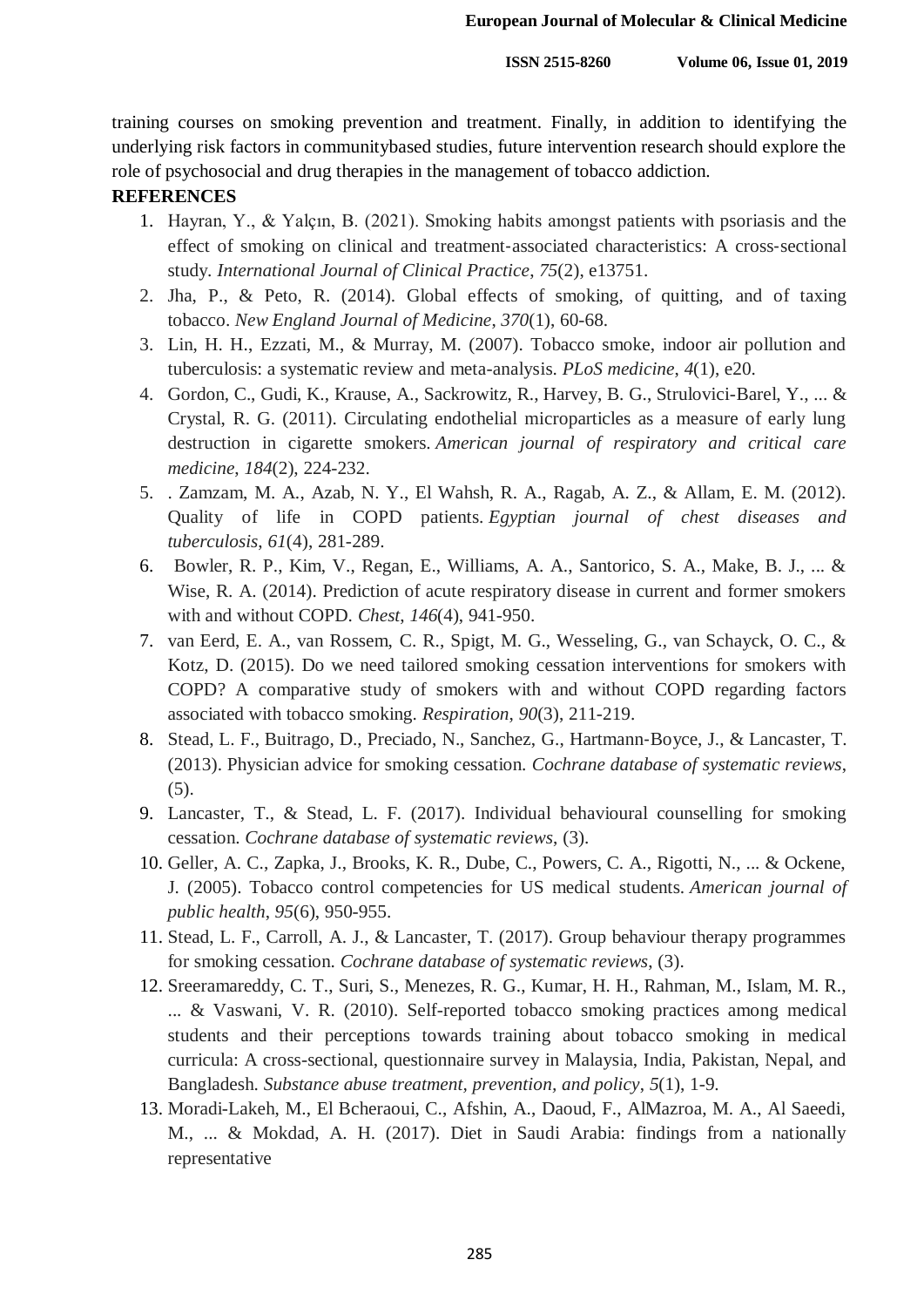- 14. Gorsky, M., Epstein, J. B., Hasson-Kanfi, H., & Kaufman, E. (2004). Smoking habits among patients diagnosed with oral lichen planus. *Tobacco induced diseases*, *2*(2), 1-6.
- 15. Moradi-Lakeh, M., El Bcheraoui, C., Tuffaha, M., Daoud, F., Al Saeedi, M., Basulaiman, M., ... & Mokdad, A. H. (2015). Tobacco consumption in the Kingdom of Saudi Arabia, 2013: findings from a national survey. *BMC public health*, *15*(1), 1-10.
- 16. Mandil, A., BinSaeed, A., Ahmad, S., Al-Dabbagh, R., Alsaadi, M., & Khan, M. (2010). Smoking among university students: a gender analysis. *Journal of infection and public health*, *3*(4), 179-187.
- 17. Duarte, P. M., Nogueira, C. F. P., Silva, S. M., Pannuti, C. M., Schey, K. C., & Miranda, T. S. (2021). Impact of Smoking Cessation on Periodontal Tissues. *International Dental Journal*.
- 18. Bader, P., Boisclair, D., & Ferrence, R. (2011). Effects of tobacco taxation and pricing on smoking behavior in high risk populations: a knowledge synthesis. *International journal of environmental research and public health*, *8*(11), 4118-4139.
- 19. Park, J., Lim, M. K., Yun, E. H., Oh, J. K., Jeong, B. Y., Cheon, Y., & Lim, S. (2018). Influences of tobacco-related knowledge on awareness and behavior towards smoking. *Journal of Korean medical science*, *33*(47).
- 20. Alcol, O. N. F., & Droga, O. S. S. F. A. D. (2004). Epidemiologia dell'alcol e mondo femminile. *Ann Ist Super Sanità*, *40*(1), 25-33.
- 21. Mahmood, F. M. (2018). Prevalence and prevention of lifestyle-related diseases in Saudi Arabia. *International journal of health sciences*, *12*(5), 1.
- 22. Harris, K. K., Zopey, M., & Friedman, T. C. (2016). Metabolic effects of smoking cessation. *Nature Reviews Endocrinology*, *12*(5), 299-308.
- 23. Mahmood, F. M. (2018). Prevalence and prevention of lifestyle-related diseases in Saudi Arabia. *International journal of health sciences*, *12*(5), 1.
- 24. World Health Organization. (2017). *WHO report on the global tobacco epidemic, 2017: monitoring tobacco use and prevention policies*. World Health Organization.
- 25. World Health Organization. (2015). *WHO report on the global tobacco epidemic 2015: raising taxes on tobacco*. World Health Organization.
- 26. Surrati, A., Alhazmi, B. H., Abass, Z. J., Alahmary, T. A., & Almohammadi, M. S. (2017). Knowledge and practice of smoking cessation among physicians in Madinah 2016. *Int J Med Res Prof*, *3*, 27-33.
- 27. Jradi, H. (2017). Awareness, practices, and barriers regarding smoking cessation treatment among physicians in Saudi Arabia. *Journal of addictive diseases*, *36*(1), 53-59.
- 28. Goldenberg, M., Danovitch, I., & IsHak, W. W. (2014). Quality of life and smoking. *The American journal on addictions*, *23*(6), 540-562.
- 29. Chamberlain, C., O'Mara‐Eves, A., Porter, J., Coleman, T., Perlen, S. M., Thomas, J., & McKenzie, J. E. (2017). Psychosocial interventions for supporting women to stop smoking in pregnancy. *Cochrane database of systematic reviews*, (2).
- 30. Adams, S. G., Pugh, J. A., Kazis, L. E., Lee, S., & Anzueto, A. (2006). Characteristics associated with sustained abstinence from smoking among patients with COPD. *The American journal of medicine*, *119*(5), 441-447.